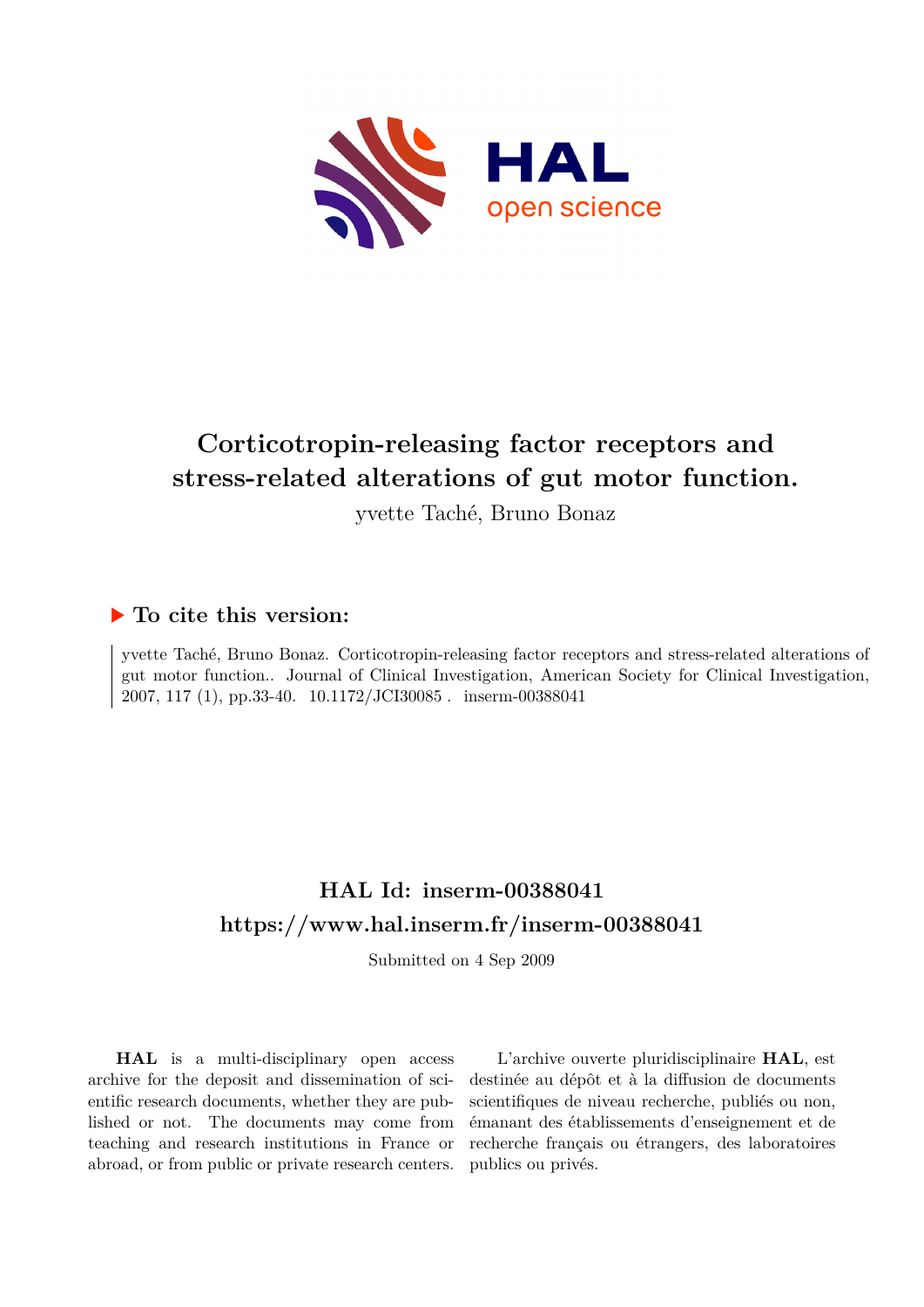

# Corticotropin-releasing factor receptors and stress-related alterations of gut motor function

#### Yvette Taché<sup>1</sup> and Bruno Bonaz<sup>2</sup>

1CURE: Digestive Diseases Research Center, and Center for Neurovisceral Sciences & Women's Health, Department of Medicine, Division of Digestive Diseases, UCLA, and VA Greater Los Angeles Healthcare System, Los Angeles, California, USA.<br>Groupe d'Etude du Stress et des Interactions Neuro-Digestives (EA3744), Department of Gastroenterology and H Grenoble Faculty of Medicine and Hospital, Grenoble, France.

**Over the pastfew decades, corticotropin-releasing factor (CRF) signaling pathways have been shown to be the main** coordinators of the endocrine, behavioral, and immune responses to stress. Emerging evidence also links the activation of CRF receptors type 1 and type 2 with stress-related alterations of gut motor function. Here, we review the role of CRF receptors in both the brain and the gut as part of key mechanisms through which various stressors **impact propulsive activity ofthe gastrointestinal system. We also examine how these mechanisms translate into the development of new approaches for irritable bowel syndrome, a multifactorial disorder for which stress has been implicated in the pathophysiology.**

#### **Stress and gut motor function**

A real or perceived threat to the homeostasis of mammalian organisms, originating internally or externally, triggers adaptive stress responses that affect behavior, as well as endocrine, immune, autonomic, and visceral functions (1, 2). Regarding effects in visceral functions in particular, early seminal investigations reported by Cannon and by Almy and colleagues provided clear evidence that emotional stress impacts gastric and colonic motor activity in healthy volunteers and cats (3, 4). Subsequent studies established that delayed emptying of the stomach is the most common response evoked by various acute stressors in both experimental animals and healthy human subjects (5). By contrast, in the colon, various stressors (including anxiety, dichotomous listening, fear, intermittent hand immersion in cold water, and stressful interviews) increase colonic motility in healthy subjects (5). Similarly, in rodents and dogs, stressors as diverse as open-field test, fear conditioning, loud sound, restraint, cold exposure, water avoidance, inescapable foot or tail shocks, and increased levels of cytokines induced by endotoxins stimulate propulsive colonic motor function (2, 5–7). The autonomic nervous system provides a peripheral neuronal network by which the effects of stress can be rapidly imposed on gut function. These are mediated through the sympathetic, and vagal and pelvic parasympathetic innervation of the enteric nervous system embedded into the muscular layers of the gut (8).

It is becoming increasingly recognized that these interconnected brain-gut neuronal pathways activated during stress have relevance in the pathophysiology of functional bowel disorders (9–11). In particular, various stressors in the form of early life trauma, sexual abuse, maternal neglect, fear conditioning, lifethreatening events, and enteric infection have an important role

**Conflict of interest:** The authors have declared that no conflict of interest exists. **Citation for this article:** *J. Clin. Invest.* **117**:33–40 (2007). doi:10.1172/JCI30085.

in the etiology of irritable bowel syndrome (IBS), which is characterized by altered bowel movements, bloating, and visceral pain (10–13). Cyclic vomiting syndrome is another brain-gut disorder manifested by recurrent, stereotyped episodes of nausea and vomiting in the pediatric population, which is triggered by stressors related to heightened emotional state, fasting, exercise, and infection in 80% of the patients (14).

A big step forward in our understanding of the neurocircuits and biochemical effectors that coordinate the physiological response to stress came from the identification in the hypothalamus of the 41-aa peptide corticotropin-releasing factor (CRF) by Vale et al. in 1981 (15). Since then, experimental studies in nonprimates and primates have supported the notion that CRF signaling is a key component of the multifaceted acute response to stress and that overactivity of this pathway has a role in the pathophysiology of various neuroendocrine and psychiatric illnesses related to stress, including anxiety and depression (16–18). Consequently, emphasis has been placed on elucidating the level of involvement of CRF signaling pathways, in both the brain and the gut, in the alterations of gut motor function known to be associated with stress (5, 19). In addition, the clinical relevance of overactive CRF signaling in the brain and periphery in functional bowel diseases is receiving increasing interest (20, 21), particularly because of the high prevalence of coexisting psychiatric disorders, prominently anxiety and depression, in IBS patients (22).

In this Review, we first discuss recent advances in our knowledge of CRF signaling as it relates to CRF family members and their receptors, as well as the insight provided by the development of CRF receptor antagonists. Preclinical studies supporting a primary role for CRF receptor activation in the brain and gut in mediating the alterations of gastric and colonic motor function associated with exposure to various stressors are outlined. The potential relevance of CRF signaling pathways in the pathogenesis and treatment of IBS is also addressed (20, 23).

#### **CRF signaling pathways**

*CRF family members and receptors*. CRF was the first peptide isolated (15) of a family of mammalian CRF-related peptides that now includes urocortin 1, urocortin 2 (also known as stresscopin-related peptide), and urocortin 3 (also known as stresscopin)

**Nonstandard abbreviations used:** antisauvagine-30, [D-Phe<sup>11</sup>,His<sup>12</sup>]sauvagine<sub>11-40</sub>; astressin, cyclo(30-33)[D-Phe<sup>12</sup>, Nle<sup>21,38</sup>,Glu<sup>30</sup>,Lys<sup>33</sup>]Ac-CRF<sub>9-41</sub>; astressin-B,  $cyclo(30-33)[D-Phe^{12},Nle^{21},C\alpha MeLeu^{27},Glu^{30},Lys^{33},Nle^{38},C\alpha MeLeu^{40}]$ Ac-CRF<sub>9-41</sub>;  $\arccosin_2-B$ , cyclo(31–34)[D-Phe<sup>11</sup>,His<sup>12</sup>,Nle<sup>12</sup>,CαMeLeu<sup>13,39</sup>,Nle<sup>17</sup>,Glu<sup>31</sup>,Lys<sup>34</sup>]Acsauvagine<sub>8-40</sub>; CRF, corticotropin-releasing factor; CRF<sub>1</sub>, CRF receptor type 1; CRF<sub>2</sub>, CRF receptor type 2; CSF, cerebrospinal fluid; D-Phe<sup>12</sup>CRF<sub>12-41</sub>, [D-Phe<sup>12</sup>,Nle<sup>21,38</sup>,CαMeLeu<sup>37</sup>]CRF<sub>12-41</sub>; HPA, hypothalamic-pituitary-adrenal; IBS, irritable bowel syndrome; LC, locus coeruleus; PVN, paraventricular nucleus of the hypothalamus.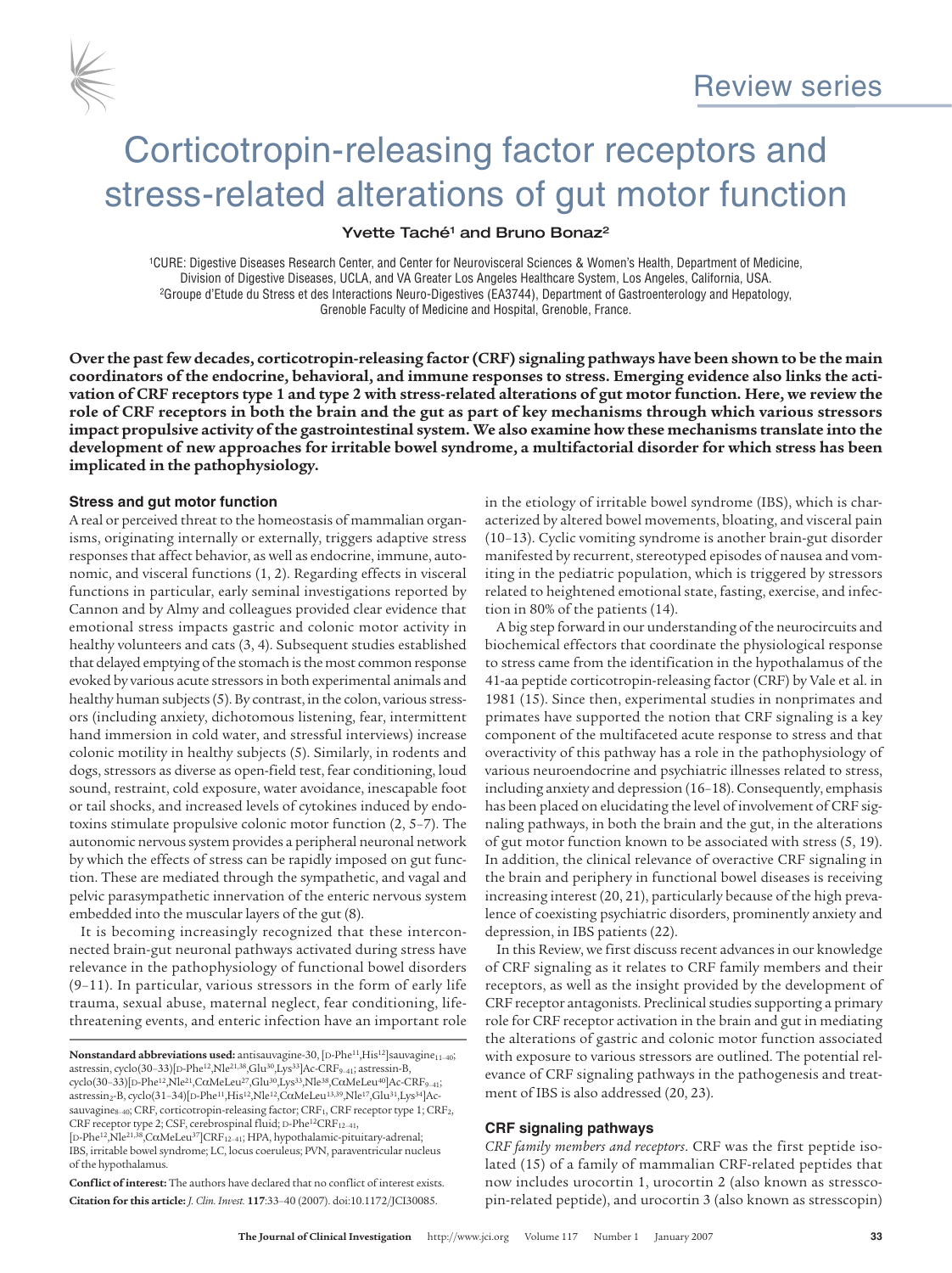

#### **Figure 1**

Overview of the family of peptides related to CRF and their receptors and receptor antagonists. CRF was the first peptide isolated of a family of mammalian CRF-related peptides that now includes urocortin 1, urocortin 2, and urocortin 3. CRF can bind either of 2 CRF receptors, CRF receptor type 1 (CRF<sub>1</sub>) or CRF receptor type 2 (CRF<sub>2</sub>), although it has a preferential affinity for  $CRF_1$ . By contrast, urocortin 1 has equal affinity for both receptors, and urocortin 2 and urocortin 3 are selective ligands for CRF<sub>2</sub> receptors. Both CRF receptors share 70% similarity and belong to the 7–transmembrane-G protein–coupled superfamily. CRF<sub>1</sub>-selective antagonists are small nonpeptide molecules, while nonselective and CRF<sub>2</sub> antagonists are peptides.

(24) (Figure 1). Consistent with a role for this family of peptides in survival and adaptation, the structures of CRF and urocortin 1 are highly conserved across mammalian species and during evolution, as shown by the 45%-48% similarity with the nonmammalian CRF-related peptides sauvagine (which has been isolated from the amphibian *Phyllomedusa sauvagii*) and urotensin I (which has been isolated from fish) (25).

CRF and the urocortins exert their biological actions on target cells through activation of 2 receptors, known as CRF receptor type 1 (CRF<sub>1</sub>) and CRF receptor type 2 (CRF<sub>2</sub>), which are encoded by 2 distinct genes (26).  $CRF_1$  and  $CRF_2$  belong to the B1 class subfamily of 7–transmembrane-domain G protein–coupled receptors (26, 27) (Figure 1).  $CRF_{1a}$  is the main functional variant of  $CRF<sub>1</sub>$  and is widely expressed in the brain and some peripheral tissues in mammals (26). In addition, alternative splicing of the primary transcript encoding CRF<sub>1</sub> can lead to a number of other variants, named  $CRF<sub>1b-n</sub>$ , all of which display impaired signaling (26). The expression of the  $CRF<sub>1b-n</sub>$  variants is tissue specific, can vary with the functional activity of the tissues, and might be influenced by environmental factors — as reported so far in the skin of humans and rodents and in human myometrium and placenta (26). The functional significance of these other transcripts is still poorly characterized, but some splice variants, such as CRF<sub>1d</sub>, have been reported to modulate CRF and urocortin 1 signaling in transfected cells by acting as a "decoy receptor" able to compete with  $CRF_{1a}$  for agonist binding (26). In addition, recent data in human myometrial smooth muscle cells indicate that steroids can change the ratio of expression of  $CRF_{1a}$  and  $CRF<sub>1b</sub>$ , with increased expression of the  $CRF<sub>1a</sub>$  functional form of  $CRF<sub>1</sub>$  and decreased expression of the nonfunctional form  $CRF<sub>1b</sub>$ , thereby enhancing tissue responsiveness to CRF (26). However, similar information regarding the expression of various  $CRF<sub>1</sub>$ splice variants in the brain and gut, and their regulation in these tissues under stress conditions, is still lacking.

In contrast to CRF<sub>1</sub>, 3 functional CRF<sub>2</sub> variants, 2α, 2β, and 2γ (renamed 2a, 2b, and 2c), have been identified in mammals(24, 26). The CRF<sub>2</sub> variants have a common carboxy-terminal region and structurally distinct amino-terminal extracellular domains (the region involved in ligand binding) that contain 34 aas for CRF<sub>2a</sub>, 61 aas for  $CRF_{2b}$ , and 20 aas for  $CRF_{2c}$  (24, 28). Recently, a novel soluble splice variant has been identified in the mouse brain and shown to encode only the first extracellular domain of  $\mathrm{CRF}_{2a}$  and to function as a soluble binding protein for CRF and urocortin 1 (29).

Despite sharing 70% aa sequence similarity,  $CRF_1$  and  $CRF_2$  display distinct characteristic affinities for the CRF family of peptides (Figure 1) (24, 26). CRF has a higher affinity (10- to 40-fold higher) for  $CRF<sub>1</sub>$  than for  $CRF<sub>2</sub>$ , whereas all the urocortins signal preferentially through  $CRF_2$ . Urocortin 1 binds  $CRF_2$  with 100-fold greater affinity than does CRF, and  $CRF<sub>1</sub>$  with 6-fold greater affinity than does CRF (30–32). Urocortin 2 and urocortin 3 exhibit high selectivity only for  $CRF_2(31, 32)$ , with a slightly higher affinity for  $CRF_{2b}$ compared with  $CRF_{2a}$ , and a low affinity for the new soluble  $CRF_{2a}$ splice variant  $(29, 32)$  (Figure 1). CRF<sub>2</sub> variants display tissue- and species-specific expression. In nonprimate mammals,  $CRF_{2a}$  is expressed only by neurons and  $CRF_{2b}$  mainly in the periphery and by non-neuronal cells of the brain (33), whereas  $CRF_{2c}$  is found only in the amygdala of the human brain (34). It is well documented that stimulation of  $CRF<sub>1a</sub>, CRF<sub>2a</sub>,$  and  $CRF<sub>2b</sub>$  activates adenylyl cyclase/ cAMP signaling pathways through coupling and activation of  $Ga<sub>s</sub>$ proteins (26). However, several recent reports indicate that the nature of a trimeric complex, made of CRF agonist, CRF receptor, and G protein, influences the pattern of intracellular signaling in a tissue-specific manner (26).

*CRF receptor antagonists*. The development of competitive CRF receptor antagonists was an important early development in the endeavor to determine the functions of CRF receptors under basal and stress conditions (35). The first CRF antagonist was  $\alpha$ -helical  $CRF_{9-41}$ , a CRF analog generated by deletion of 8 aas from the amidated carboxyl terminus of CRF (27, 36). A subsequent approach to enhance the potency of CRF antagonists was to design analogs in which the secondary structure of CRF was constrained, leading to the generation of  $[D-Phe^{12},N]e^{21,38},C\alpha M eLeu^{37}]CRF_{12-41}$  $(D-Phe^{12}CRF_{12-41})$  and cyclo(30–33)[D-Phe<sup>12</sup>, Nle<sup>21,38</sup>, Glu<sup>30</sup>, Lys<sup>33</sup>]Ac-CRF9–41 (known as astressin) (37). Additional astressin-like analogs were later developed, of which cyclo(30-33)[D-Phe<sup>12</sup>,Nle<sup>21</sup>, CαMeLeu<sup>27</sup>,Glu<sup>30</sup>,Lys<sup>33</sup>,Nle<sup>38</sup>,CαMeLeu<sup>40</sup>]Ac-CRF<sub>9-41</sub> (known as astressin-B) is the most efficacious and long-acting (being still effective 24 hours after a single peripheral injection) (38). The use of these CRF antagonists has unraveled the many roles that CRF receptors have in orchestrating the behavioral (anxiety, decreased feeding, and drug seeking), cognitive (arousal and anxiety), neuroendocrine  $(ACTH and \beta-endorphism release)$ , autonomic (activation of the sym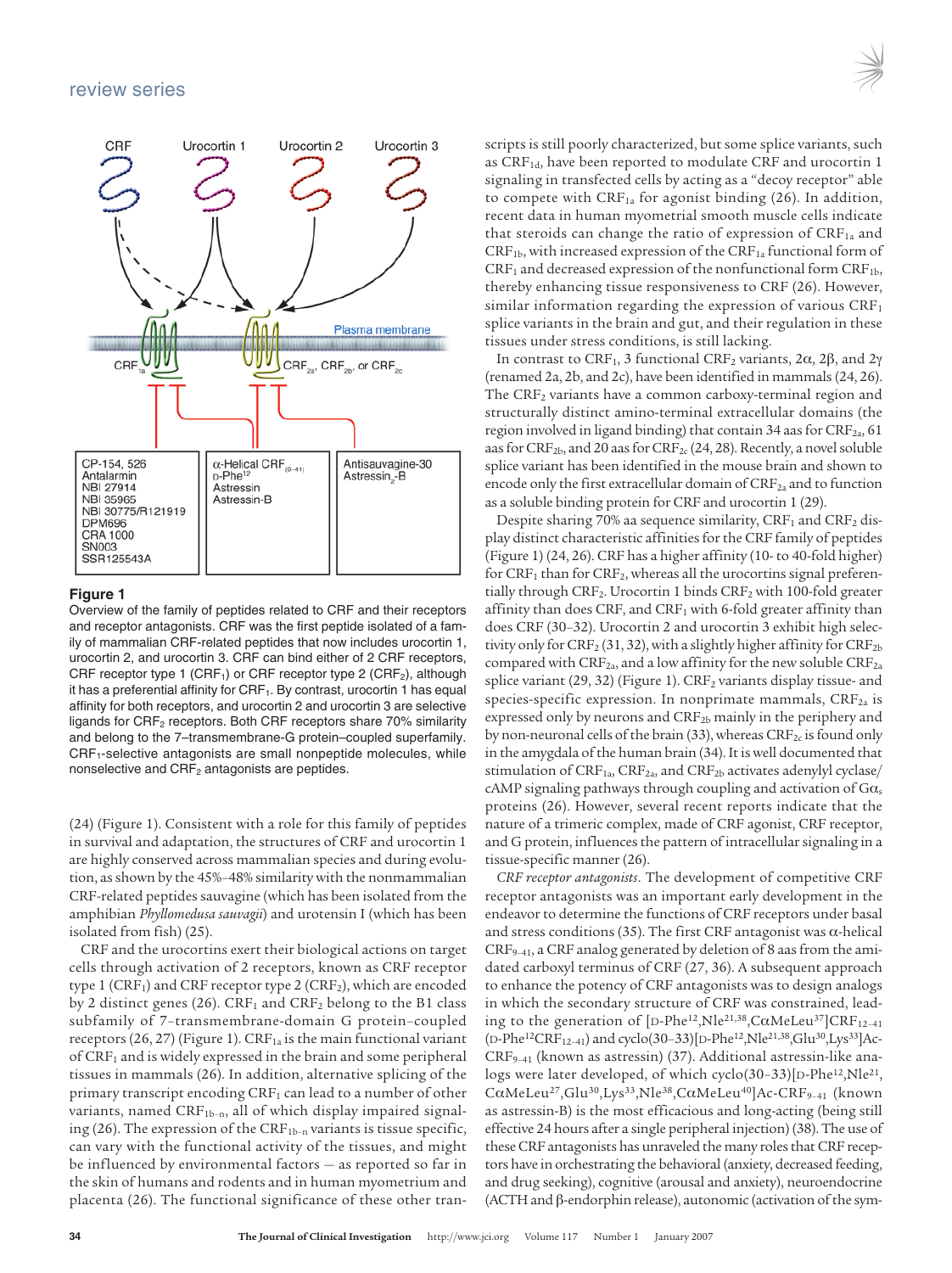pathetic nervous system), immunological, and visceral (hypertension and alterations in gut motor function) responses to stress.

However, these CRF antagonists bind both  $CRF_1$  and  $CRF_2$  and, therefore, do not provide selectivity to assess the involvement of the 2 CRF receptor subtypes (27, 42) (Figure 1). An important goal was reached recently when competitive and selective peptide antagonists for CRF<sub>2</sub> were developed and shown to bind equally to the a, b, and c variants of  $CRF_2$  while having little to no affinity for  $CRF_1$  receptors (29, 43, 44) (Figure 1). Three of these peptides are [D-Phe<sup>11</sup>,His<sup>12</sup>]sauvagine<sub>11-40</sub> (known as antisauvagine-30), [D-Phe<sup>11</sup>,His<sup>12</sup>,Nle<sup>17</sup>]sauvagine<sub>11-40</sub> (known as K41498), and the long-acting analog with additional conformational constraints, cyclo(31-34)[D-Phe<sup>11</sup>,His<sup>12</sup>,Nle<sup>12</sup>,CαMeLeu<sup>13,39</sup>,Nle<sup>17</sup>,Glu<sup>31</sup>,Lys<sup>34</sup>] Ac-sauvagine<sub>8–40</sub> (known as astressin<sub>2</sub>-B) (Figure 1). So far, there are no peptide analogs that are selective  $CRF_1$  antagonists; however, a flurry of patents for orally bioavailable, nonpeptidic selective CRF<sub>1</sub> antagonists have been recently disclosed  $(16, 35)$ . These small–molecular weight compounds cross the blood-brain barrier with a penetrance largely influenced by their distinct physicochemical properties, particularly their lipophilicity (35). Among the selective CRF<sub>1</sub> antagonists, CP-154,526, antalarmin, DPM696, NBI 30775 (also known as R121919), and NBI 35965 have been among the most commonly used and characterized (35, 45, 46) (Figure 1). With the availability of selective CRF receptor antagonists, it has become clear that the constellation of physiological effects produced by endogenous CRF peptides might be attributed to actions on distinct CRF receptor subtypes. Compelling evidence indicates that activation of the brain  $CRF-CRF<sub>1</sub>$  signaling pathway has a leading role in coordinating many of the physiological responses to adaptive stress as it relates to the activation of the hypothalamic-pituitary-adrenal (HPA) axis, sympathetic nervous system, and changes in cardiovascular, colonic, and immune functions in rodents and primates (23, 39, 47–49). Preclinical and clinical studies also indicate that abnormally increased central CRF1 signaling contributes to the pathogenesis of anxiety and depression and can have implications in the pathophysiology of IBS (18, 20, 49). With regard to CRF<sub>2</sub> receptors in the brain, emerging evidence supports a role for these receptors as mediators of ways to dampen and/or facilitate the proper recovery of the CRF<sub>1</sub>-initiated behavioral, endocrine, and visceral responses to stress (50–52). However, in some systems — for instance, the suppression of feeding behavior  $-$  activation of  $CRF<sub>2</sub>$  has an additive effect with the CRF<sub>1</sub>-mediated orexigenic effect (49).

#### **Link between CRF receptors in the brain and stressrelated alterations of gut motor function**

Convergent experimental reports have shown that central injection of CRF and urocortins reproduces stress-related alterations of gut motor function in naive rodents, whereas central injection of CRF antagonists prevents the effects of various stressors, supporting a crucial role for CRF receptors in the brain in the regulation of stress-induced alterations in gastrointestinal motility (53).

*Stress, CRF receptors in the brain, and gastric transit*. CRF, urocortin 1, urocortin 2, and the nonmammalian CRF-related peptides sauvagine and urotensin I inhibit gastric emptying of noncaloric liquid, caloric liquid, and solid food when injected into the cerebrospinal fluid (CSF) of several nonprimate mammals (53). These peptides also inhibit basal and cholinergic-stimulated gastric motility in rodents and dogs (54, 55).  $CRF<sub>2</sub>$  is the CRF receptor subtype in the brain through which CRF and urocortins injected into the CSF primarily initiate their inhibitory effect on gastric transit and motility (56–58). Sites of CRF action in the brain are specific and localized in the paraventricular nucleus of the hypothalamus(PVN) and the dorsal vagal complex nuclei, both of which contain neurons bearing  $CRF_{2a}$  and are known to influence autonomic nervous outflow to the stomach (Figure 2) (53, 59, 60). Consistent with this, blocking of the transmission of impulses by the autonomic nervous system prevents CRF injected into the CSF or PVN from inhibiting gastric transit (61–62). Removal of the pituitary gland or adrenal glands had no effect on CRF inhibition of gastric emptying; this indicates that the gastric effect is not secondary to the activation of the HPA axis (61, 62). All reports, except 2 (61, 63), have identified the vagus nerve as the main pathway mediating the delayed gastric transit and inhibition of gastric motility induced by central injection of either CRF or urocortin 1 in rats and dogs (54, 55, 57, 59, 62, 64, 65). By contrast, the delayed gastric emptying induced by injection of urocortin 2 into the CSF is not altered by gastric vagotomy and instead requires the integrity of the sympathetic nervous system and peripheral  $\alpha$ -adrenergic receptors (57). These data indicate that CRF and its related peptides differentially modulate vagal and sympathetic components of the autonomic nervous system to suppress gastric motor function.

The importance of CRF signaling in the brain was established using pharmacological blockade of CRF receptors. Injection of α-helical CRF<sub>9-41</sub>, D-Phe<sup>12</sup>CRF<sub>12-41</sub>, astressin, or astressin-B into the CSF or PVN completely prevented the delayed gastric emptying induced by various psychological, physical, visceral, immunological, or chemical stressors, including swim stress, restraint, abdominal or cranial surgery, peritoneal irritation with 0.6% acetic acid, systemic or brain injection of IL-1 $\beta$ , and exposure to ether anesthesia (5, 63, 66). Consistent with this, various stressors, including abdominal surgery and peripheral administration of IL-1β, activate neurons that express CRF and upregulate levels of mRNA encoding CRF in the PVN (67–70). Likewise, urocortin 1, urocortin 2, and urocortin 3 are present in the PVN, and expression of the urocortins is upregulated during stress (49, 71, 72). The CRF receptor subtypes and endogenous CRF ligands primarily involved in delaying gastric motor function under stress conditions have been characterized in only a few studies so far. The  $CRF<sub>2</sub>$ antagonist astressin<sub>2</sub>-B injected into the CSF abolished the delayed gastric emptying in response to restraint in rats (63). By contrast, pharmacological blockade with a selective CRF<sub>1</sub> antagonist and the use of mice lacking  $CRF_1$  suppressed the inhibition of gastric transit induced by surgical stress (caused by abdominal surgery or cecal palpation) (73). Collectively, these data provide new insights into the role of specific CRF receptors in the brain in the altered gastric digestive function that occurs in response to stress of surgical or immunological origin. As inhibition of gastric propulsive activity after surgical intervention represents a substantial medical problem for which effective treatments are still lacking (74), these experimental findings might open new therapeutic avenues.

*Stress, CRF receptors in the brain, and small-intestinal transit*. Alterations in small-intestinal motor function induced by stress and CRF ligands have been investigated in parallel with those occurring in the stomach (53). Acute psychological stress and central injection of CRF and urocortin 1 exert an inhibitory effect on duodenal and small-intestinal transit and propulsive motility, similar to their effects on gastric functions (6, 54, 65, 66, 75–77). Peptide-inhibitory action is mediated directly by vagal nerves and is independent of activation of the HPA axis (6, 61, 66, 78).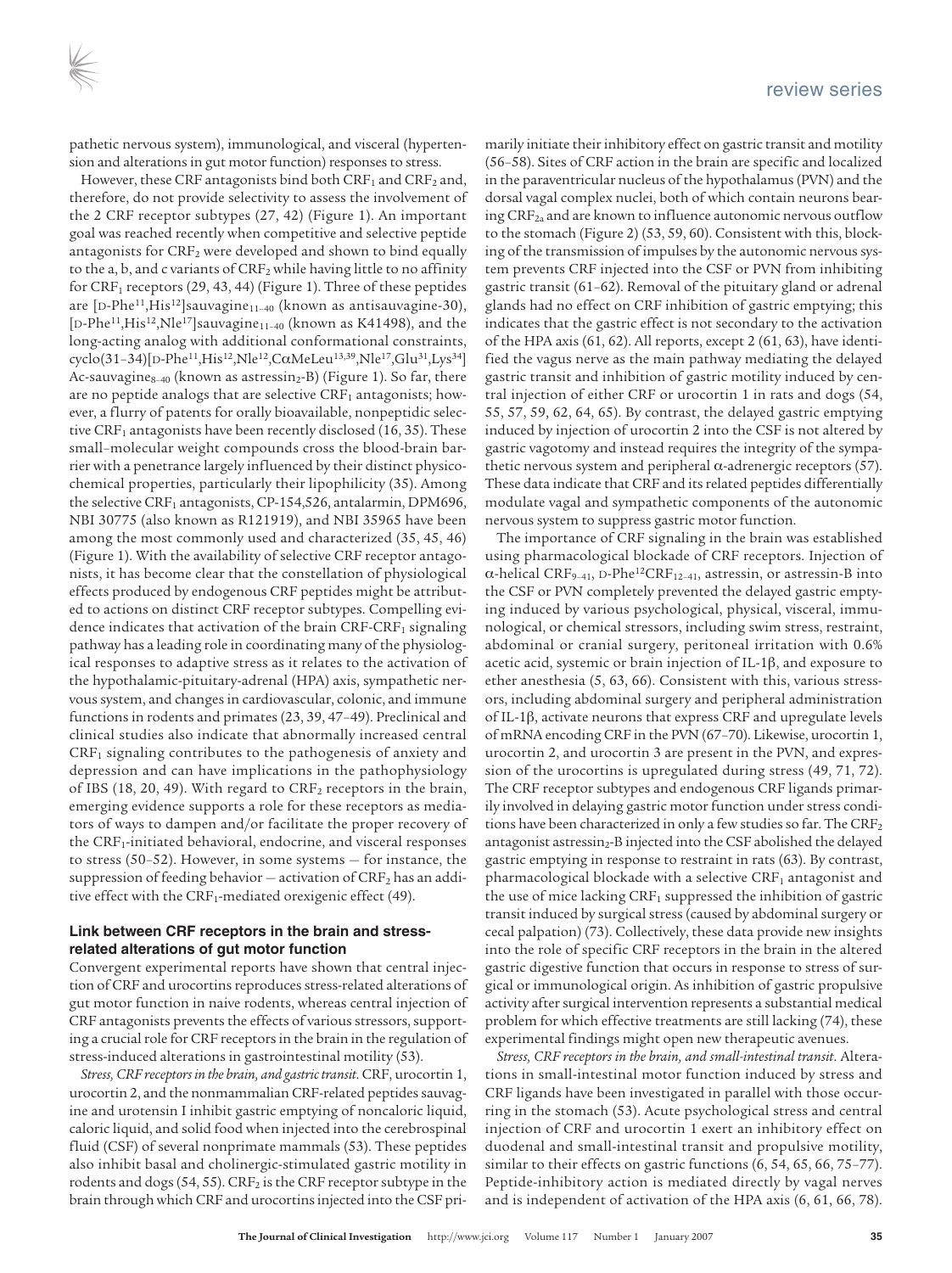

#### **Figure 2**

Lengthwise drawing of the rat brain showing the regions in which the activation of receptors for CRF influences gastric and colonic motor function through neural pathways innervating the gut. The Barrington's nucleus, through its reciprocal connections with the LC, can be influenced by or influence the noradrenergic-containing neurons in the LC that project to the forebrain. Efferent fibers from the Barrington's complex also project to neurons in the dorsal motor nucleus (DMN) and the sacral parasympathetic nucleus (SPN). Axons from DMN neurons provide vagal innervation to the stomach. The end target of vagal efferent fibers is the enteric nervous system (ENS) in the stomach wall. Stress activates the PVN, LC, and Barrington's nucleus, resulting in autonomic nervous system–mediated inhibition of gastric and stimulation of colonic transit and motility. Vertical lines indicate coronal sections at the PVN and dorsal vagal complex (DVC). AP, area postrema; GI, gastrointestinal; mPVN, magnocellular PVN; NTS, nucleus tractus solitarius; pPVN, parvocellular PVN. Adapted with permission from Trends in Pharmacological Sciences (ref. 91; Figure 1).

**Upper GI organs** 

The inhibitory action of central CRF on small-intestinal transit is, however, less prominent than its inhibitory action on gastric transit; this most probably reflects the lesser density of vagal innervation of the small intestine as compared with the stomach (79). In addition, the role of CRF receptors in the brain in stressrelated inhibition of small-intestinal transit is yet to be characterized. The reduction of small-intestinal transit induced by partial restraint was reported to be blocked in male, but not in female, rats injected with α-helical CRF<sub>9-41</sub> into the CSF (6, 66). Whether these conflicting data relate to sex differences or other experimental components remains to be determined.

*Stress, CRF<sub>1</sub> in the brain, and colonic transit*. In contrast to the inhibitory effects ofCRF and urocortin 1 injected into theCSF on gastric and small-intestinal motor function, these peptides stimulate colonic transit and defecation and induce diarrhea through increased sacral parasympathetic outflow to the large intestine in female and male rats, mice, and gerbils  $(6, 7, 56, 61, 80-85)$ . Convergent studies have shown that the activation of  $CRF<sub>1</sub>$  receptors in the brain contributes to the stimulatory effects of central injection ofCRF and urocortin 1, as well as the stimulatory effects of various stressors, on colonic motor function  $(23, 53)$ . First, the colonic propulsive motor activity induced by stress is mimicked by central administration of urocortin 1 and the preferential  $CRF_1$  agonist ovine  $CRF(27)$ , whereas the

selective CRF<sub>2</sub> agonists urocortin 2 and urocortin 3, injected into the CSF at a dose similar to that of CRF, are inactive (56). In addition, central administration of the pan–CRF peptide antagonists  $\alpha$ -helical CRF<sub>9–41</sub>, D-Phe<sup>12</sup>CRF<sub>12–41</sub>, and astressin blocked the colonic motor stimulation (motility, transit, and defecation) induced by central injection of CRF and urocortin 1, as well as by various stressors (wrap or partial restraint, water avoidance, conditioned fear, IL-1β injected into the CSF, and morphine withdrawal) (6, 7, 56, 66, 80, 82, 83, 86–89). Similarly, the selective  $CRF<sub>1</sub>$  antagonists CP-154,526, CRA 1000, NBI 27914, NBI 35965, and antalarmin, injected either into the CSF or i.p., prevented the acceleration of colonic transit induced by restraint, dampened defecation in response to water avoidance, restraint, and social stress, and inhibited the diarrhea elicited by morphine withdrawal (23). Likewise, CRF1-deficient mice have lower defecation scores than wild-type littermates in an open-field test (90). Lastly, the  $CRF_2$ -specific peptide antagonist astressin<sub>2</sub>-B, injected into the CSF at doses that block  $CRF<sub>2</sub>$  effects on gastric emptying, did not inhibit the stimulatory effect of CRF on colon function in rodents(5, 23, 56).

**Descending** colon

The PVN, the locus coeruleus (LC), and the Barrington's nucleus, which lies just ventromedial to the LC, are areas of the brain where CRF and stress stimulate colonic motor function and anxious behavior (16, 91) (Figure 2). These sites are activated by water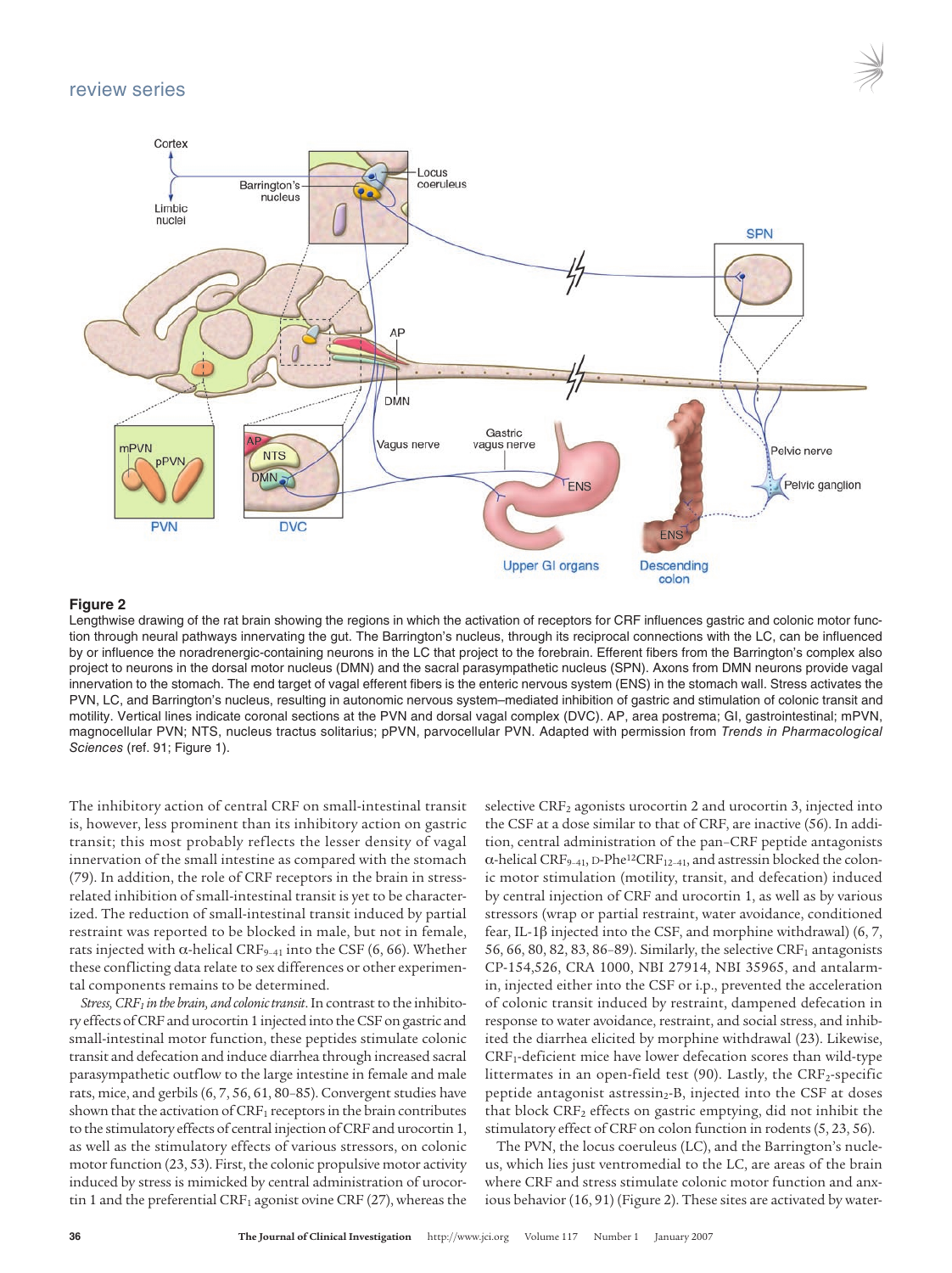avoidance stress, as is shown by their increased expression of FOS, a neuronal marker of cell activation (80). Water avoidance also induces rapid transcription of the gene encoding CRF in the PVN (92). Furthermore,  $\alpha$ -helical CRF<sub>9-41</sub> injected into the PVN prevents the stimulation of colonic transit and defecation induced by partial restraint and water avoidance (64, 80, 87). Likewise, in inbred rats with a genetically impaired hypothalamic CRF response to stress (93), water avoidance results in a reduced activation of neurons in the PVN and sacral parasympathetic nucleus (as shown by decreased expression of FOS) and is associated with an attenuated colonic motor response (86). Moreover, expression of the gene encoding  $CRF<sub>1</sub>$  in the PVN (60) is markedly increased by different types of interoceptive or exteroceptive stressors(94). It has been shown that CRF-synthesizing neurons in the Barrington's nucleus project to both the noradrenergic LC and the sacral parasympathetic nucleus of the spinal cord, which innervates the descending colon (Figure 2) (91, 95). In the LC, CRF increases the rate at which noradrenergic neurons fire and thereby increases the amount of noradrenalin released into the brain cortex, leading to arousal and anxiogenic behavior (Figure 2) (91, 96). Consequently, the activation of CRF- $CRF<sub>1</sub>$  signaling in the PVN and LC (94, 97) is well positioned to participate in stress circuits that coordinate behavioral anxiogenic and autonomic responses that impact colonic motility (81, 91). It might be speculated that overactivity of these neurological circuits has relevance to the high incidence of anxiety disorders in patients with IBS and that these effects might be efficiently targeted by  $CRF<sub>1</sub>$  antagonists (16, 23, 98).

#### **Peripheral CRF signaling and stress-related alterations of gut motor function**

As established for a number of neuropeptides (such as somatostatin, opiates, and calcitonin gene–related peptides) that act in the brain to influence gut motility (99), the CRF ligands and receptors that were initially characterized in the brain (where they function to influence gut motor function) have recently been shown to be widely expressed in peripheral tissues, including the gastrointestinal tract of experimental animals and humans (19, 32, 100–103). The coincident expression of CRF ligands, mostly urocortins, with cognate receptors provided strong support for the idea that their local action could influence gut motor function (100–102, 104, 105).

*CRF receptors in the periphery and gut transit*. Initial functional studies showed that injection of CRF peripherally alters gut motility and transit in several mammalian species, including rodents, dogs, and humans(6, 62, 106–109). In particular, injection of CRF either i.v. or i.p. inhibited gastric emptying, delayed small-intestinal transit, stimulated colonic transit and defecation, and induced diarrhea with a potency similar to that of CRF injected into the CSF (6, 61, 106). Although central administration and peripheral administration of CRF result in similar gut transit alterations, distinct sites and mechanisms of action are involved (54, 57, 61, 110, 111). For example, pharmacological blockade of autonomic outflow does not modify the inhibition of gastric emptying and acceleration of colonic transit induced by injection of CRF i.p., whereas it abrogates the gastric and colonic responses induced by injection of CRF into the CSF (61). In addition, injection of  $\alpha$ -helical CRF<sub>9-41</sub> into the CSF does not modify the stimulation of colonic transit induced by injection of CRF i.v.; this indicates that the peripherally injected CRF did not activate CRF receptors in the brain (66).

Further studies in rodents have established that peripheral injection of CRF, urocortin 1, urocortin 2, or urocortin 3 delays gastric emptying by activating  $CRF_2$ , whereas peripheral injection of  $CRF$  or urocortin 1 stimulates colonic motility through activation of  $CRF<sub>1</sub>$ expressed by colonic myenteric neurons (19). This was shown by the fact that injection of the selective  $CRF<sub>2</sub>$  agonists, urocortin 2, or, less potently, urocortin 3 either i.p. or i.v. inhibited gastric emptying of a solid or liquid meal but did not influence distal colonic transit in rodents (106, 112). By contrast, under the same conditions, CRF and urocortin 1 inhibited gastric motor function and stimulated colonic propulsion and defecation in rats and mice (54, 106, 112). Moreover, in rodents, peripheral injection of the  $CRF<sub>2</sub>$ -specific antagonists astressin<sub>2</sub>-B and antisauvagine-30 prevented the inhibition of gastric emptying that is induced by CRF and urocortin 1 given i.v. or i.p. but did not modify their stimulation of distal colonic transit (106, 112). Conversely, peripheral injection of the CRF<sub>1</sub>-specific antagonists CP-154,526 and NBI 27914 blocked the stimulation of colonic transit, defecation, and diarrhea induced by i.p. injection of CRF and urocortin 1 but did not prevent delayed gastric emptying (106, 112–114). The mechanisms by which peripherally administered CRF and urocortin 1 stimulate colonic motor activity might involve direct activation of colonic myenteric neurons that lie between the longitudinal and circular muscles. Indeed, in rats, high levels of FOS expression are induced in neurons of the colonic myenteric ganglia by CRF injected i.p., and this is blocked by peripheral injection of astressin and CP-154,526 (115). These data are consistent with the expression of  $CRF<sub>1</sub>$  by rat colonic myenteric neurons (101, 104).

*CRF receptors in the periphery and gut motility*. Analysis of the motility changes underlying gut transit alterations showed that i.v. injection of urocortin 1 or CRF reduces the amplitude of postprandial gastric contractions, inhibits jejunal motility induced by i.v. injection of motilin, and increases propulsive colonic motility in experimental animals (54, 113, 116, 117). The motor alterations induced by CRF and urocortin 1 were reproduced in vitro in isolated stomach tissue and distal segments of the colon, which both have functional enteric neurons; this supports the idea of local peripheral action (102, 105, 113, 118, 119). Studiesin healthy humans revealed that i.v. injection of CRF increases nonpropulsive postprandial duodenal motor activity and stimulates propulsive motor contractions in the descending colon (108, 109). Of interest is the report that patients with IBS show enhanced colonic motility in response to i.v. injection of CRF as compared with healthy volunteers, which indicates that they are hyperresponsive to CRF, and this might be linked by upregulation of colonic  $CRF<sub>1</sub>$  (108).

*Stress, CRF receptors in the periphery, and gut transit*. Pharmacological studies support the notion that gut CRF signaling occurs under stress (6, 19, 112, 113). Several reports showed that the delayed gastric emptying induced by abdominal surgery can be blocked by peripheral injection of  $\alpha$ -helical CRF<sub>9-41</sub>, D-Phe<sup>12</sup>CRF<sub>12-41</sub>, and astressin (111, 120, 121). CRF<sub>2</sub> antagonists injected i.v. also prevented the inhibition of gastric emptying induced by acute wraprestraint stress, whereas the selective CRF<sub>1</sub> antagonist CP-154,526 did not (112). With respect to stress-related stimulation of colonic motor function, peripheral administration of α-helical CRF<sub>9-41</sub>, astressin, and CP-154,526, but not of astressin<sub>2</sub>-B, prevented or blunted the stimulation of distal colonic transit and defecation induced by acute wrap-restraint and water-avoidance stress (6, 83, 112, 113, 122). In patients with IBS, compared with healthy subjects, the administration of  $\alpha$ -helical CRF<sub>9-41</sub> improves colonic motility, visceral perception, and the negative mood elicited by rectal transmural electrical stimulation, without affecting the HPA axis (20).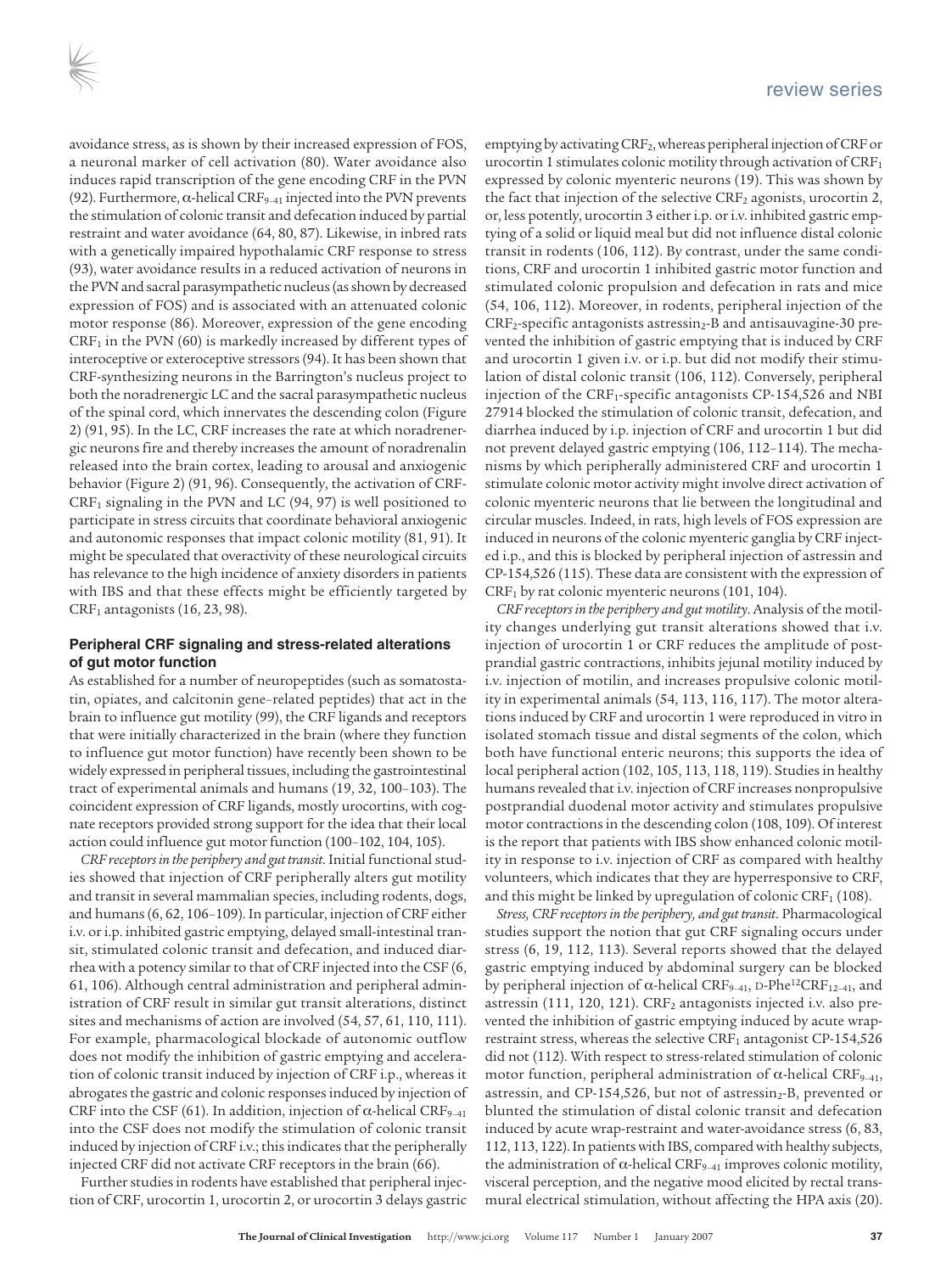The cellular origins of the CRF and CRF-related peptides that activate peripheral CRF receptors present in the gut remain to be elucidated. CRF ligands have been detected in the gut myenteric nervous system, as well as in enteroendocrine cells and lamina propria macrophages in rodents and humans (103, 123, 124). Because both central and peripheral administration of CRF receptor antagonists is able to counteract the impact of stress on gut motility, this supports the concept that stress influences the release of CRF ligands in the gut through autonomic pathways, where they can then function aslocal effectors of altered gastrointestinal motility.

#### **Conclusions and future perspectives**

CRF signaling in the brain, established as a leading mediator of the biochemical effect on the endocrine and anxiogenic behavioral responses to stress, is also part of the underlying mechanisms through which stressinhibits gastric transit and stimulates colonic transit in experimental animals. In addition to the brain, the gut is endowed with a CRF-signaling system that also has a role as a local effector of the autonomic nervous system–mediated gastrointestinal response to stress. Of clinical relevance are experimental studies showing that activation of  $CRF<sub>1</sub>$  pathways recaptures the key features of symptoms in IBS diarrhea-predominant patients, such as stimulation of colonic motility, defecation/watery diarrhea, visceral hypersensitivity, and anxiogenic/hypervigilant behavior,

- 1. Chrousos, G.P. 2000. The role of stress and the hypothalamic-pituitary-adrenal axis in the pathogenesis of the metabolic syndrome: neuro-endocrine and target tissue-related causes. *Int. J. Obes. Relat. Metab. Disord.* **24**(Suppl. 2):S50–S55.
- 2. Enck, P., and Holtmann, G. 1992. Stress and gastrointestinal motility in animals: a review of the literature. *Journal of Gastrointestinal Motility.* **1**:83–90.
- 3. Cannon, W.B. 1953. *Bodily changes in pain, hunger, fear and rage*. Charles T. Branford. Boston, Massachusetts, USA. 1–404.
- 4. Almy, T.P., Hinkle, L.E., Berle, B., and Kern, F., Jr. 1949. Alterations in colonic function in man under stress. Experimental production of sigmoid spasm in patients with spastic constipation. *Gastroenterology.* **12**:437–449.
- 5. Taché, Y., Martinez, V., Million, M., and Wang, L. 2001. Stress and the gastrointestinal tract. III. Stressrelated alterations of gut motor function: role of brain corticotropin-releasing factor receptors. *Am. J. Physiol. Gastrointest. Liver Physiol.* **280**:G173–G177.
- 6. Williams, C.L., Peterson, J.M., Villar, R.G., and Burks, T.F. 1987. Corticotropin-releasing factor directly mediates colonic responses to stress. *Am. J. Physiol.* **253**:G582–G586.
- 7. Gué, M., Junien, J.L., and Buéno, L. 1991. Conditioned emotional response in rats enhances colonic motility through the central release of corticotropin-releasing factor. *Gastroenterology.* **100**:964–970.
- 8. Grundy, D., et al. 2006. Fundamentals of neurogastroenterology: basic science. *Gastroenterology.* **130**:1391–1411.
- 9. Gwee, K.A., et al. 1999. The role of psychological and biological factors in postinfective gut dysfunction. *Gut.* **44**:400–406.
- 10. Halpert, A., and Drossman, D. 2005. Biopsychosocial issues in irritable bowel syndrome. *J. Clin. Gastroenterol.* **39**:665–669.
- 11. Mayer, E.A., Naliboff, B.D., Chang, L., and Coutinho, S.V. 2001. Stress and the gastrointestinal tract. V. Stress and irritable bowel syndrome. *Am. J. Physiol. Gastrointest. Liver Physiol.* **280**:G519–G524.
- 12. Mönnikes, H., et al. 2001. Role of stress in functional gastrointestinal disorders. Evidence for stress-induced alterations in gastrointestinal motility and sensitivity. *Dig. Dis.* **19**:201–211.

13. Mulak, A., and Bonaz, B. 2004. Irritable bowel syndrome: a model of the brain-gut interactions. *Med. Sci. Monit.* **10**:RA52–RA62.

- 14. Li, B.U., and Misiewicz, L. 2003. Cyclic vomiting syndrome: a brain-gut disorder. *Gastroenterol. Clin. North Am.* **32**:997–1019.
- 15. Vale, W., Spiess, J., Rivier, C., and Rivier, J. 1981. Characterization of a 41-residue ovine hypothalamic peptide that stimulates secretion of corticotropin and β-endorphin. *Science.* **213**:1394–1397.
- 16. Zorrilla, E.P., and Koob, G.F. 2004. The therapeutic potential of CRF1 antagonists for anxiety. *Expert Opin. Investig. Drugs.* **13**:799–828.
- 17. Steckler, T., and Dautzenberg, F.M. 2006. Corticotropin-releasing factor receptor antagonists in affective disorders and drug dependence: an update. *CNS Neurol. Disord. Drug Targets.* **5**:147–165.
- 18. Bale, T.L. 2005. Sensitivity to stress: dysregulation of CRF pathways and disease development. *Horm. Behav.* **48**:1–10.
- 19. Taché, Y., and Perdue, M.H. 2004. Role of peripheral CRF signaling pathways in stress-related alterations of gut motility and mucosal function. *Neurogastroenterol. Motil.* **16**(Suppl. 1):1–6.
- 20. Sagami, Y., et al. 2004. Effect of a corticotropin releasing hormone receptor antagonist on colonic sensory and motor function in patients with irritable bowel syndrome. *Gut.* **53**:958–964.
- 21. Saps, M., and Li, B.U. 2006. Chronic abdominal pain of functional origin in children. *Pediatr. Ann.* **35**:249–256.
- 22. Folks, D.G. 2004. The interface of psychiatry and irritable bowel syndrome. *Curr. Psychiatry Rep.* **6**:210–215.
- 23. Martinez, V., and Taché, Y. 2006. CRF1 receptors as a therapeutic target for irritable bowel syndrome. *Curr. Pharm. Des.* **12**:4071–4088.
- 24. Hauger, R.L., et al. 2003. International Union of Pharmacology. XXXVI. Current status of the nomenclature for receptors for corticotropinreleasing factor and their ligands. *Pharmacol. Rev.* **55**:21–26.
- 25. Lovejoy, D.A., and Balment, R.J. 1999. Evolution and physiology of the corticotropin-releasing factor (CRF) family of neuropeptides in vertebrates. *Gen. Comp. Endocrinol.* **115**:1–22.

that are alleviated by  $CRF_1$  receptor antagonists (23). These data support the involvement of the  $CRF_1$  system at central and/or peripheral sites as part of the mechanisms whereby stress triggers or enhances gut complaints in patients with IBS (9-11). The promising completion of the first open-label clinical trial with the  $CRF<sub>1</sub>$ antagonist R121919 in severely depressed patients (125), along with the improvement of colonic motility and visceral perception by peripheral injection of the CRF antagonist  $\alpha$ -helical CRF<sub>9-41</sub> in IBS diarrhea-predominant patients (20), provides a strong basis for therapeutic use of  $CRF_1$  antagonists to treat IBS, particularly given the high frequency of comorbid psychiatric disorders in IBS (22).

#### **Acknowledgments**

The authors' work was supported by the National Institute of Diabetes, Digestive and Kidney Diseases (grants R01 DK33061, R01 DK57236, DK41301 [Animal Core], and P50 AR049550) and by Veterans Affairs Merit and Senior Scientist Awards. The help of Teresa Olivas in preparing the manuscript is gratefully acknowledged.

Address correspondence to: Yvette Taché, Center for Neurovisceral Sciences, Building 115, Room 117, VA Greater Los Angeles Healthcare System, 11301 Wilshire Boulevard, Los Angeles, California 90073, USA. Phone: (310) 312-9275; Fax: (310) 268-4963; E-mail: ytache@mednet.ucla.edu.

- 26. Hillhouse, E.W., and Grammatopoulos, D.K. 2006. The molecular mechanisms underlying the regulation of the biological activity of corticotropin-releasing hormone receptors: implications for physiology and pathophysiology. *Endocr. Rev.* **27**:260–286.
- 27. Perrin, M.H., and Vale, W.W. 1999. Corticotropin releasing factor receptors and their ligand family. *Ann. N. Y. Acad. Sci.* **885**:312–328.
- 28. Catalano, R.D., Kyriakou, T., Chen, J., Easton, A., and Hillhouse, E.W. 2003. Regulation of corticotropin-releasing hormone type 2 receptors by multiple promoters and alternative splicing: identification of multiple splice variants. *Mol. Endocrinol.* **17**:395–410.
- 29. Chen, A.M., et al. 2005. A soluble mouse brain splice variant of type 2alpha corticotropin-releasing factor (CRF) receptor binds ligands and modulates their activity. *Proc. Natl. Acad. Sci. U. S. A.* **102**:2620–2625.
- 30. Vaughan, J., et al. 1995. Urocortin, a mammalian neuropeptide related to fish urotensin I and to corticotropin-releasing factor. *Nature.* **378**:287–292.
- 31. Reyes, T.M., et al. 2001. Urocortin II: a member of the corticotropin-releasing factor (CRF) neuropeptide family that is selectively bound by type 2 CRF receptors. *Proc. Natl. Acad. Sci. U. S. A.* **98**:2843–2848.
- 32. Lewis, K., et al. 2001. Identification of urocortin III, an additional member of the corticotropin-releasing factor (CRF) family with high affinity for the CRF2 receptor. *Proc. Natl. Acad. Sci. U. S. A.* **98**:7570–7575.
- 33. Lovenberg, T.W., Chalmers, D.T., Liu, C., and De Souza, E.B. 1995. CRF2α and CRF2β receptor mRNAs are differentially distributed between the rat central nervous system and peripheral tissues. *Endocrinology.* **136**:4139–4142.
- 34. Kostich, W.A., Chen, A., Sperle, K., and Largent, B.L. 1998. Molecular identification and analysis of a novel human corticotropin-releasing factor (CRF) receptor: the CRF2γ receptor. *Mol. Endocrinol*. **12**:1077–1085.
- 35. Chen, C. 2006. Recent advances in small molecule antagonists of the corticotropin-releasing factor type-1 receptor-focus on pharmacology and pharmacokinetics. *Curr. Med. Chem.* **13**:1261–1282.
- 36. Rivier, J., Rivier, C., and Vale, W. 1984. Synthetic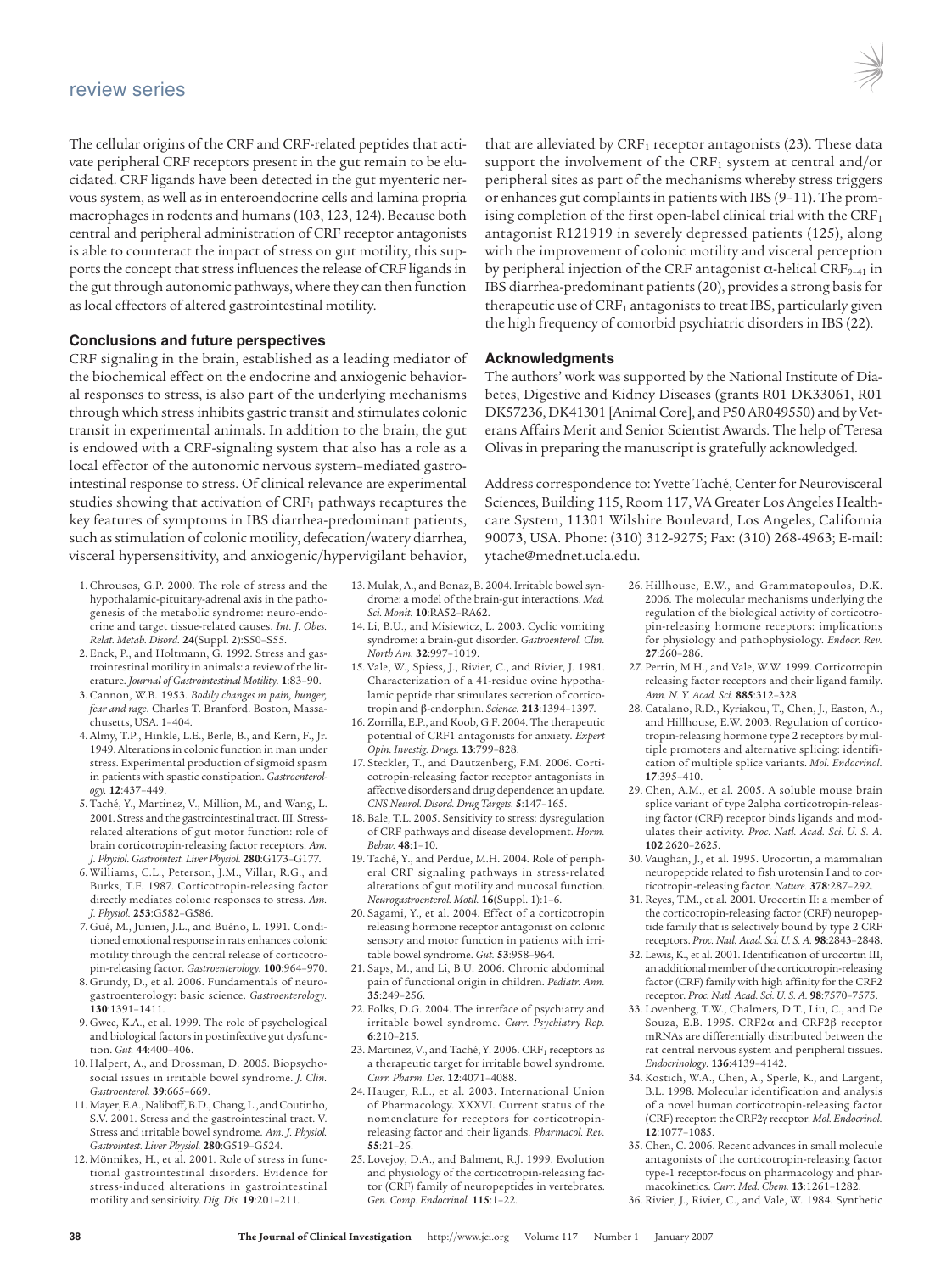competitive antagonists of corticotropin-releasing factor: effect on ACTH secretion in the rat. *Science.* **224**:889–891.

- 37. Gulyas, J., et al. 1995. Potent, structurally constrained agonists and competitive antagonists of corticotropin-releasing factor. *Proc. Natl. Acad. Sci. U. S. A.* **92**:10575–10579.
- 38. Rivier, J.E., et al. 1999. Constrained corticotropin releasing factor antagonists (astressin analogues) with long duration of action in the rat. *J. Med. Chem.* **42**:3175–3182.
- 39. Bale, T.L., and Vale, W.W. 2004. CRF and CRF receptor: role in stress responsivity and other behaviors. *Annu. Rev. Pharmacol. Toxicol.* **44**:525–557.
- 40. Nazarloo, H.P., Buttrick, P.M., Saadat, H., and Dunn, A.J. 2006. The roles of corticotropin-releasing factor-related peptides and their receptors in the cardiovascular system. *Curr. Protein Pept. Sci.* **7**:229–239.
- 41. Gravanis, A., and Margioris, A.N. 2005. The corticotropin-releasing factor (CRF) family of neuropeptides in inflammation: potential therapeutic applications. *Curr. Med. Chem.* **12**:1503–1512.
- 42. Perrin, M.H., Sutton, S.W., Cervini, L.A., Rivier, J.E., and Vale, W.W. 1999. Comparison of an agonist, urocortin, and an antagonist, astressin, as radioligands for characterization of CRF receptors. *J. Pharmacol. Exp. Ther.* **288**:729–734.
- 43. Ruhmann, A., Bonk, I., Lin, C.R., Rosenfeld, M.G., and Spiess, J. 1998. Structural requirements for peptidic antagonists of the corticotropin-releasing factor receptor (CRFR): development of CRFR2β-selective antisauvagine-30. *Proc. Natl. Acad. Sci. U. S. A.* **95**:15264–15269.
- 44. Rivier, J., et al. 2002. Potent and long-acting corticotropin releasing factor (CRF) receptor 2 selective peptide competitive antagonists. *J. Med. Chem.* **45**:4737–4747.
- 45. Seymour, P.A., Schmidt, A.W., and Schulz, D.W. 2003. The pharmacology of CP-154,526, a nonpeptide antagonist of the CRH1 receptor: a review. *CNS Drug Rev.* **9**:57–96.
- 46. Million, M., et al. 2003. A novel water-soluble selective CRF<sub>1</sub> receptor antagonist, NBI 35965, blunts stress-induced visceral hyperalgesia and colonic motor function in rats. *Brain Res.* **985**:32–42.
- 47. Habib, K.E., et al. 2000. Oral administration of a corticotropin-releasing hormone receptor antagonist significantly attenuates behavioral, neuroendocrine, and autonomic responses to stress in primates. *Proc. Natl. Acad. Sci. U. S. A.* **97**:6079–6084.
- 48. Uetsuki, N., Segawa, H., Mayahara, T., and Fukuda, K. 2005. The role of  $CRF<sub>1</sub>$  receptors for sympathetic nervous response to laparotomy in anesthetized rats. *Brain Res.* **1044**:107–115.
- 49. Hauger, R.L., Risbrough, V., Brauns, O., and Dautzenberg, F.M. 2006. Corticotropin releasing factor (CRF) receptor signaling in the central nervous system: new molecular targets. *CNS Neurol. Disord. Drug Targets.* **5**:453–479.
- 50. Bale, T.L., et al. 2000. Mice deficient for corticotropin-releasing hormone receptor-2 display anxietylike behaviour and are hypersensitive to stress. *Nat. Genet.* **24**:410–414.
- 51. Rivier, C.L., Grigoriadis, D.E., and Rivier, J.E. 2003. Role of corticotropin-releasing factor receptors type 1 and 2 in modulating the rat adrenocorticotropin response to stressors. *Endocrinology.* **144**:2396–2403.
- 52. Coste, S.C., Murray, S.E., and Stenzel-Poore, M.P. 2001. Animal models of CRH excess and CRH receptor deficiency display altered adaptations to stress. *Peptides.* **22**:733–741.
- 53. Taché, Y., and Million, M. 2006. Central corticotropin–releasing factor and the hypothalamic–pituitary–adrenal axis in gastrointestinal physiology. In *Physiology of the gastrointestinal tract*. L.R. Johnson and J. Wood, editors. Academic Press. Burlington,

Massachusetts, USA. 791–816.

- 54. Kihara, N., et al. 2001. Effects of central and peripheral urocortin on fed and fasted gastroduodenal motor activity in conscious rats. *Am. J. Physiol. Gastrointest. Liver Physiol.* **280**:G406–G419.
- 55. Lee, C., and Sarna, S.K. 1997. Central regulation of gastric emptying of solid nutrient meals by corticotropin releasing factor. *Neurogastroenterol. Motil.* **9**:221–229.
- 56. Martinez, V., Wang, L., Rivier, J., Grigoriadis, D., and Taché, Y. 2004. Central CRF, urocortins and stress increase colonic transit via CRF1 receptors while activation of CRF2 receptors delays gastric transit in mice. *J. Physiol.* **556**:221–234.
- 57. Czimmer, J., Million, M., and Taché, Y. 2006. Urocortin 2 acts centrally to delay gastric emptying through sympathetic pathways while CRF and urocortin 1 inhibitory actions are vagal dependent in rats. *Am. J. Physiol. Gastrointest. Liver Physiol.* **290**:G511–G518.
- 58. Chen, C.Y., et al. 2002. Intracisternal urocortin inhibits vagally stimulated gastric motility in rats: role of CRF(2). *Br. J. Pharmacol.* **136**:237–247.
- 59. Lewis, M.W., Hermann, G.E., Rogers, R.C., and Travagli, R.A. 2002. In vitro and in vivo analysis of the effects of corticotropin releasing factor on rat dorsal vagal complex. *J. Physiol.* **543**:135–146.
- 60. Bittencourt, J.C., and Sawchenko, P.E. 2000. Do centrally administered neuropeptides access cognate receptors?: an analysis in the central corticotropinreleasing factor system. *J. Neurosci.* **20**:1142–1156.
- 61. Lenz, H.J., Burlage, M., Raedler, A., and Greten, H. 1988. Central nervous system effects of corticotropin-releasing factor on gastrointestinal transit in the rat. *Gastroenterology.* **94**:598–602.
- 62. Taché, Y., Maeda-Hagiwara, M., and Turkelson, C.M. 1987. Central nervous system action of corticotropin-releasing factor to inhibit gastric emptying in rats. *Am. J. Physiol.* **253**:G241–G245.
- 63. Nakade, Y., et al. 2005. Restraint stress delays solid gastric emptying via a central CRF and peripheral sympathetic neuron in rats. *Am. J. Physiol. Regul. Integr. Comp. Physiol.* **288**:R427–R432.
- 64. Mönnikes, H., Schmidt, B.G., Raybould, H.E., and Taché, Y. 1992. CRF in the paraventricular nucleus mediates gastric and colonic motor response to restraint stress. *Am. J. Physiol.* **262**:G137–G143.
- 65. Gué, M., Fioramonti, J., Frexinos, J., Alvinerie, M., and Buéno, L. 1987. Influence of acoustic stress by noise on gastrointestinal motility in dogs. *Dig. Dis. Sci.* **32**:1411–1417.
- 66. Lenz, H.J., Raedler, A., Greten, H., Vale, W.W., and Rivier, J.E. 1988. Stress-induced gastrointestinal secretory and motor responses in rats are mediated by endogenous corticotropin-releasing factor. *Gastroenterology.* **95**:1510–1517.
- 67. Bonaz, B., Plourde, V., and Taché, Y. 1994. Abdominal surgery induces Fos immunoreactivity in the rat brain. *J. Comp. Neurol.* **349**:212–222.
- 68. Barquist, E., et al. 1996. Neuronal pathways involved in abdominal surgery-induced gastric ileus in rats. *Am. J. Physiol.* **270**:R888–R894.
- 69. Harbuz, M.S., and Lightman, S.L. 1989. Responses of hypothalamic and pituitary mRNA to physical and psychological stress in the rat. *J. Endocrinol.* **122**:705–711.
- 70. Rivest, S., and Rivier, C. 1994. Stress and interleukin-1 beta-induced activation of c-fos, NGFI-B and CRF gene expression in the hypothalamic PVN: comparison between Sprague-Dawley, Fisher-344 and Lewis rats. *J. Neuroendocrinol.* **6**:101–117.
- 71. Tanaka, Y., et al. 2003. Effect of stress and adrenalectomy on urocortin II mRNA expression in the hypothalamic paraventricular nucleus of the rat. *Neuroendocrinology.* **78**:1–11.
- 72. Korosi, A., Schotanus, S., Olivier, B., Roubos, E.W., and Kozicz, T. 2005. Chronic ether stressinduced response of urocortin 1 neurons in the Edinger-Westphal nucleus in the mouse. *Brain Res.*

**1046**:172–179.

- 73. Luckey, A., et al. 2003. Corticotropin-releasing factor receptor 1-deficient mice do not develop postoperative gastric ileus. *Gastroenterology.* **125**:654–659.
- 74. Luckey, A., Livingston, E., and Taché, Y. 2003. Mechanisms and treatment of postoperative ileus. *Arch. Surg.* **138**:206–214.
- 75. Bueno, L., and Fioramonti, J. 1986. Effects of corticotropin-releasing factor, corticotropin and cortisol on gastrointestinal motility in dogs. *Peptides.* **7**:73–77.
- 76. Kellow, J.E., Langeluddecke, P.M., Eckersley, G.M., Jones, M.P., and Tennant, C.C. 1992. Effects of acute psychologic stress on small-intestinal motility in health and the irritable bowel syndrome. *Scand. J. Gastroenterol.* **27**:53–58.
- 77. Wittmann, T., et al. 1990. Long-duration stress. Immediate and late effects on small and large bowel motility in rat. *Dig. Dis. Sci.* **35**:495–500.
- 78. Williams, C.L., Villar, R.G., Peterson, J.M., and Burks, T.F. 1988. Stress-induced changes in intestinal transit in the rat: a model for irritable bowel syndrome. *Gastroenterology.* **94**:611–621.
- 79. Taché, Y. 2002. The parasympathetic nervous system in the pathophysiology of the gastrointestinal tract. In *Handbook of the autonomic nervous system in health and disease*. C.L. Bolis, J. Licinio, and S. Govoni, editors. Marcel Dekker Inc. New York, New York, USA. 463–503.
- 80. Bonaz, B., and Taché, Y. 1994. Water-avoidance stress-induced c-fos expression in the rat brain and stimulation of fecal output: role of corticotropinreleasing factor. *Brain Res.* **641**:21–28.
- 81. Mönnikes, H., Schmidt, B.G., Tebbe, J., Bauer, C., and Taché, Y. 1994. Microinfusion of corticotropin releasing factor into the locus coeruleus/subcoeruleus stimulates colonic motor function in rats. *Brain Res.* **644**:101–108.
- 82. Martinez, V., Rivier, J., Wang, L., and Taché, Y. 1997. Central injection of a new corticotropinreleasing factor (CRF) antagonist, astressin, blocks CRF- and stress-related alterations of gastric and colonic motor function. *J. Pharmacol. Exp. Ther.* **280**:754–760.
- 83. Miyata, K., Ito, H., and Fukudo, S. 1998. Involvement of the 5-HT3 receptor in CRH-induced defecation in rats. *Am. J. Physiol.* **274**:G827–G831.
- 84. Gué, M., Tekamp, A., Tabis, N., Junien, J.L., and Bueno, L. 1994. Cholecystokinin blockade of emotional stress- and CRF-induced colonic motor alterations in rats: role of the amygdala. *Brain Res.* **658**:232–238.
- 85. Jiménez, M., and Buéno, L. 1990. Inhibitory effects of neuropeptide Y (NPY) on CRF and stressinduced cecal motor response in rats. *Life Sci.* **47**:205–211.
- 86. Million, M., Wang, L., Martinez, V., and Taché, Y. 2000. Differential Fos expression in the paraventricular nucleus of the hypothalamus, sacral parasympathetic nucleus and colonic motor response to water avoidance stress in Fischer and Lewis rats. *Brain Res.* **877**:345–353.
- 87. Mönnikes, H., Schmidt, B.G., and Taché, Y. 1993. Psychological stress-induced accelerated colonic transit in rats involves hypothalamic corticotropinreleasing factor. *Gastroenterology.* **104**:716–723.
- 88. Lu, L., Liu, D., Ceng, X., and Ma, L. 2000. Differential roles of corticotropin-releasing factor receptor subtypes 1 and 2 in opiate withdrawal and in relapse to opiate dependence. *Eur. J. Neurosci.* **12**:4398–4404.
- 89. Martinez, V., and Taché, Y. 2001. Role of CRF receptor 1 in central CRF-induced stimulation of colonic propulsion in rats. *Brain Res.* **893**:29–35.
- 90. Bale, T.L., et al. 2002. Mice deficient for both corticotropin-releasing factor receptor 1 (CRFR1) and CRFR2 have an impaired stress response and display sexually dichotomous anxiety-like behavior.